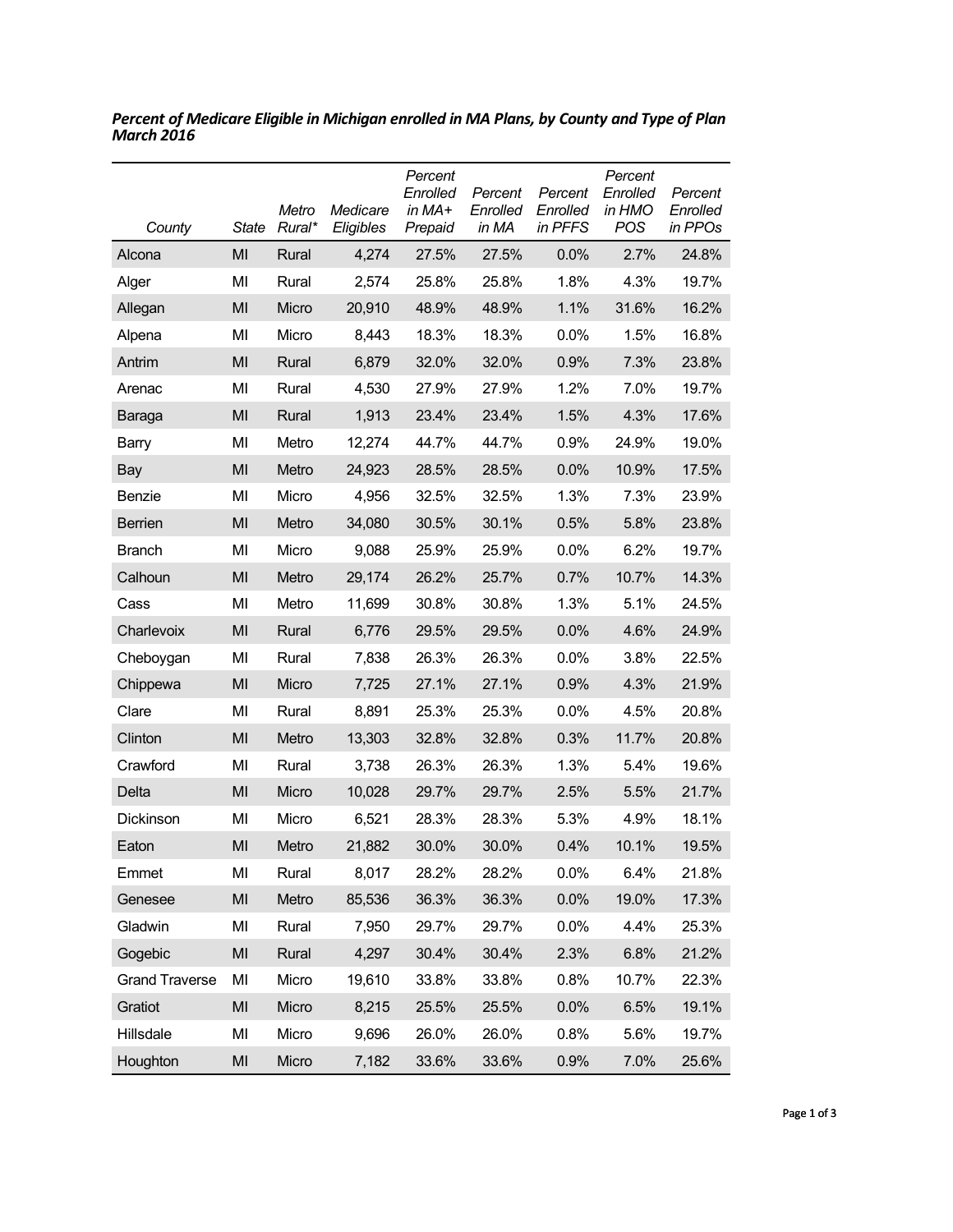| County      | <b>State</b> | Metro<br>Rural* | Medicare<br>Eligibles | Percent<br>Enrolled<br>in MA+<br>Prepaid | Percent<br>Enrolled<br>in MA | Percent<br>Enrolled<br>in PFFS | Percent<br>Enrolled<br>in HMO<br><b>POS</b> | Percent<br>Enrolled<br>in PPOs |
|-------------|--------------|-----------------|-----------------------|------------------------------------------|------------------------------|--------------------------------|---------------------------------------------|--------------------------------|
| Huron       | MI           | Rural           | 8,780                 | 20.3%                                    | 20.3%                        | 0.0%                           | 1.5%                                        | 18.9%                          |
| Ingham      | MI           | Metro           | 45,046                | 25.3%                                    | 25.2%                        | 0.2%                           | 7.7%                                        | 17.2%                          |
| Ionia       | MI           | Micro           | 10,649                | 33.5%                                    | 33.5%                        | 0.0%                           | 17.2%                                       | 16.3%                          |
| losco       | MI           | Rural           | 8,738                 | 25.6%                                    | 25.6%                        | 0.0%                           | 4.1%                                        | 21.5%                          |
| Iron        | MI           | Rural           | 3,692                 | 24.7%                                    | 24.7%                        | 1.6%                           | 4.8%                                        | 18.3%                          |
| Isabella    | MI           | Micro           | 10,030                | 27.3%                                    | 27.3%                        | 0.0%                           | 2.1%                                        | 25.3%                          |
| Jackson     | MI           | Metro           | 32,385                | 25.4%                                    | 25.4%                        | 0.0%                           | 7.3%                                        | 18.1%                          |
| Kalamazoo   | MI           | Metro           | 44,836                | 41.0%                                    | 40.8%                        | 0.9%                           | 15.9%                                       | 24.0%                          |
| Kalkaska    | MI           | Micro           | 4,329                 | 24.7%                                    | 24.7%                        | 1.5%                           | 6.6%                                        | 16.6%                          |
| Kent        | MI           | Metro           | 99,236                | 50.5%                                    | 50.3%                        | 1.0%                           | 36.2%                                       | 13.1%                          |
| Keweenaw    | MI           | Micro           | 737                   | 24.0%                                    | 24.0%                        | 0.0%                           | 3.9%                                        | 20.1%                          |
| Lake        | MI           | Rural           | 3,640                 | 25.5%                                    | 25.5%                        | 0.0%                           | 8.0%                                        | 17.4%                          |
| Lapeer      | MI           | Metro           | 17,804                | 32.9%                                    | 32.9%                        | 0.0%                           | 12.3%                                       | 20.5%                          |
| Leelanau    | MI           | Micro           | 6,513                 | 37.1%                                    | 37.1%                        | 0.8%                           | 10.7%                                       | 25.6%                          |
| Lenawee     | MI           | Micro           | 21,364                | 29.1%                                    | 29.1%                        | 0.6%                           | 3.8%                                        | 24.6%                          |
| Livingston  | MI           | Metro           | 33,458                | 35.2%                                    | 35.2%                        | 0.0%                           | 11.5%                                       | 23.7%                          |
| Luce        | MI           | Rural           | 1,574                 | 24.2%                                    | 24.2%                        | 0.7%                           | 6.5%                                        | 17.0%                          |
| Mackinac    | MI           | Rural           | 3,263                 | 29.0%                                    | 29.0%                        | 1.5%                           | 3.4%                                        | 24.1%                          |
| Macomb      | MI           | Metro           | 163,998               | 34.1%                                    | 34.0%                        | 0.0%                           | 12.8%                                       | 21.2%                          |
| Manistee    | MI           | Rural           | 7,056                 | 26.6%                                    | 26.6%                        | 1.2%                           | 9.0%                                        | 16.4%                          |
| Marquette   | MI           | Micro           | 14,045                | 31.5%                                    | 31.5%                        | 2.9%                           | 5.6%                                        | 23.0%                          |
| Mason       | MI           | Micro           | 7,628                 | 26.9%                                    | 26.9%                        | 0.0%                           | 8.2%                                        | 18.6%                          |
| Mecosta     | MI           | Micro           | 8,919                 | 35.1%                                    | 35.1%                        | 0.0%                           | 12.4%                                       | 22.7%                          |
| Menominee   | MI           | Micro           | 5,963                 | 35.3%                                    | 35.3%                        | 14.2%                          | 4.3%                                        | 16.8%                          |
| Midland     | MI           | Metro           | 16,891                | 32.4%                                    | 32.4%                        | 0.0%                           | 3.7%                                        | 28.7%                          |
| Missaukee   | MI           | Micro           | 3,482                 | 25.7%                                    | 25.7%                        | 0.0%                           | 9.0%                                        | 16.7%                          |
| Monroe      | MI           | Metro           | 29,862                | 31.2%                                    | 31.2%                        | 0.4%                           | 11.1%                                       | 19.7%                          |
| Montcalm    | MI           | Metro           | 13,250                | 34.0%                                    | 34.0%                        | 0.8%                           | 18.5%                                       | 14.7%                          |
| Montmorency | MI           | Rural           | 3,634                 | 25.3%                                    | 25.3%                        | 0.0%                           | 2.9%                                        | 22.4%                          |
| Muskegon    | MI           | Metro           | 36,380                | 40.3%                                    | 39.8%                        | 1.5%                           | 22.2%                                       | 16.1%                          |
| Newaygo     | MI           | Rural           | 11,121                | 44.6%                                    | 44.6%                        | 0.0%                           | 30.5%                                       | 14.1%                          |

*Percent of Medicare Eligible in Michigan enrolled in MA Plans, by County and Type of Plan March 2016*